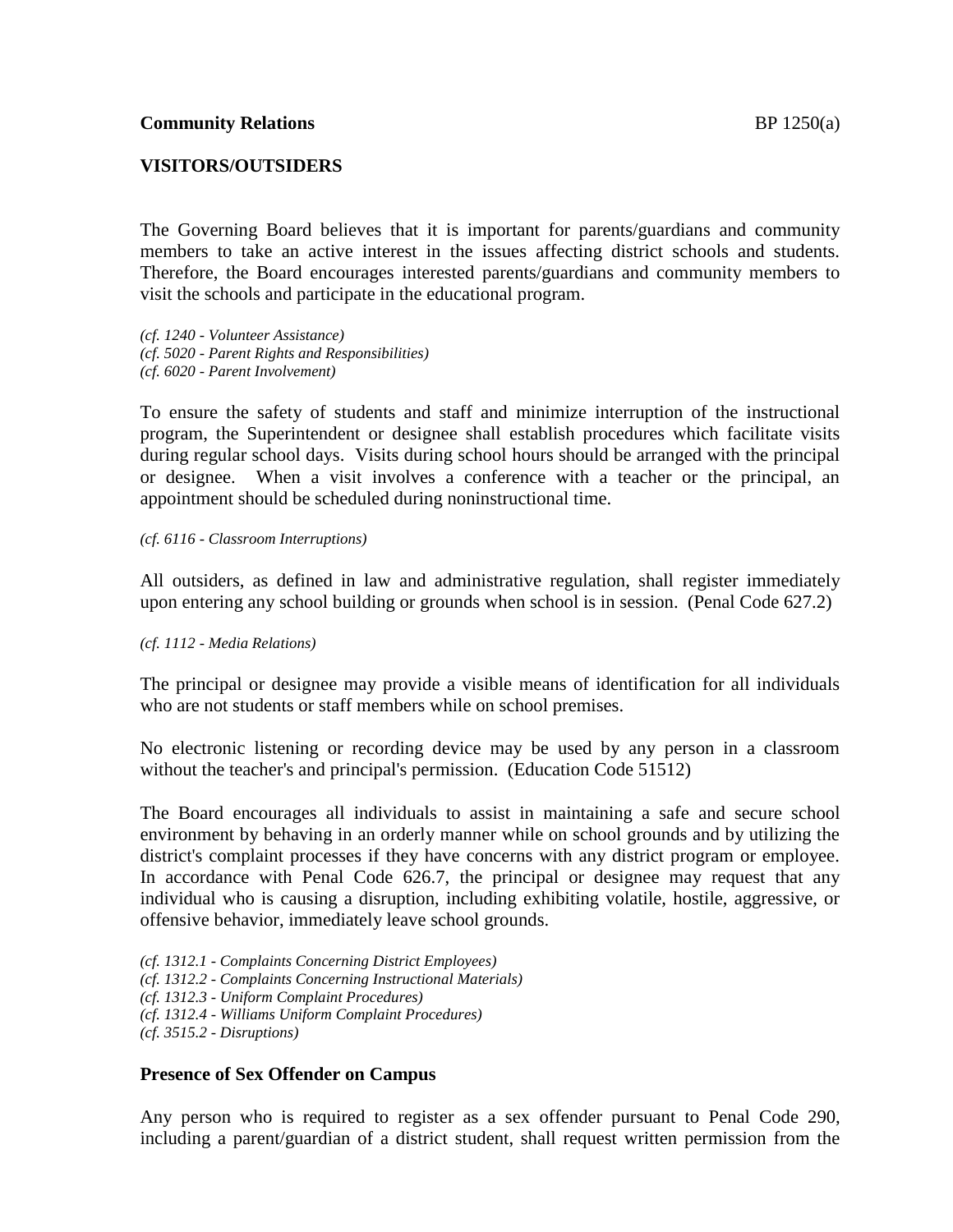## **VISITORS/OUTSIDERS** (continued)

principal before entering the school campus or grounds. As necessary, the principal shall consult with local law enforcement authorities before allowing the presence of any such person at school or other school activity. The principal also shall report to the Superintendent or designee anytime he/she gives such written permission.

The principal shall indicate on the written permission the date(s) and times for which permission has been granted. (Penal Code 626.81)

#### *Legal Reference:*

*EDUCATION CODE 32210 Willful disturbance of public school or meeting 32211 Threatened disruption or interference with classes; misdemeanor 32212 Classroom interruptions 35160 Authority of governing boards 35292 Visits to schools (board members) 49091.10 Parental right to inspect instructional materials and observe school activities 51101 Parent Rights Act of 2002 51512 Prohibited use of electronic listening or recording device EVIDENCE CODE 1070 Refusal to disclose news source LABOR CODE 230.8 Discharge or discrimination for taking time off to participate in child*'*s educational activities PENAL CODE 290 Sex offenders 626-626.10 Schools 626.81 Misdemeanor for registered sex offender to come onto school grounds 627-627.10 Access to school premises, especially: 627.1 Definitions 627.2 Necessity of registration by outsider 627.7 Misdemeanors; punishment COURT DECISIONS Reeves v. Rocklin Unified School District, (2003) 109 Cal.App.4th 652 ATTORNEY GENERAL OPINIONS*

*95 Ops.Cal.Atty.Gen. 509 (1996)*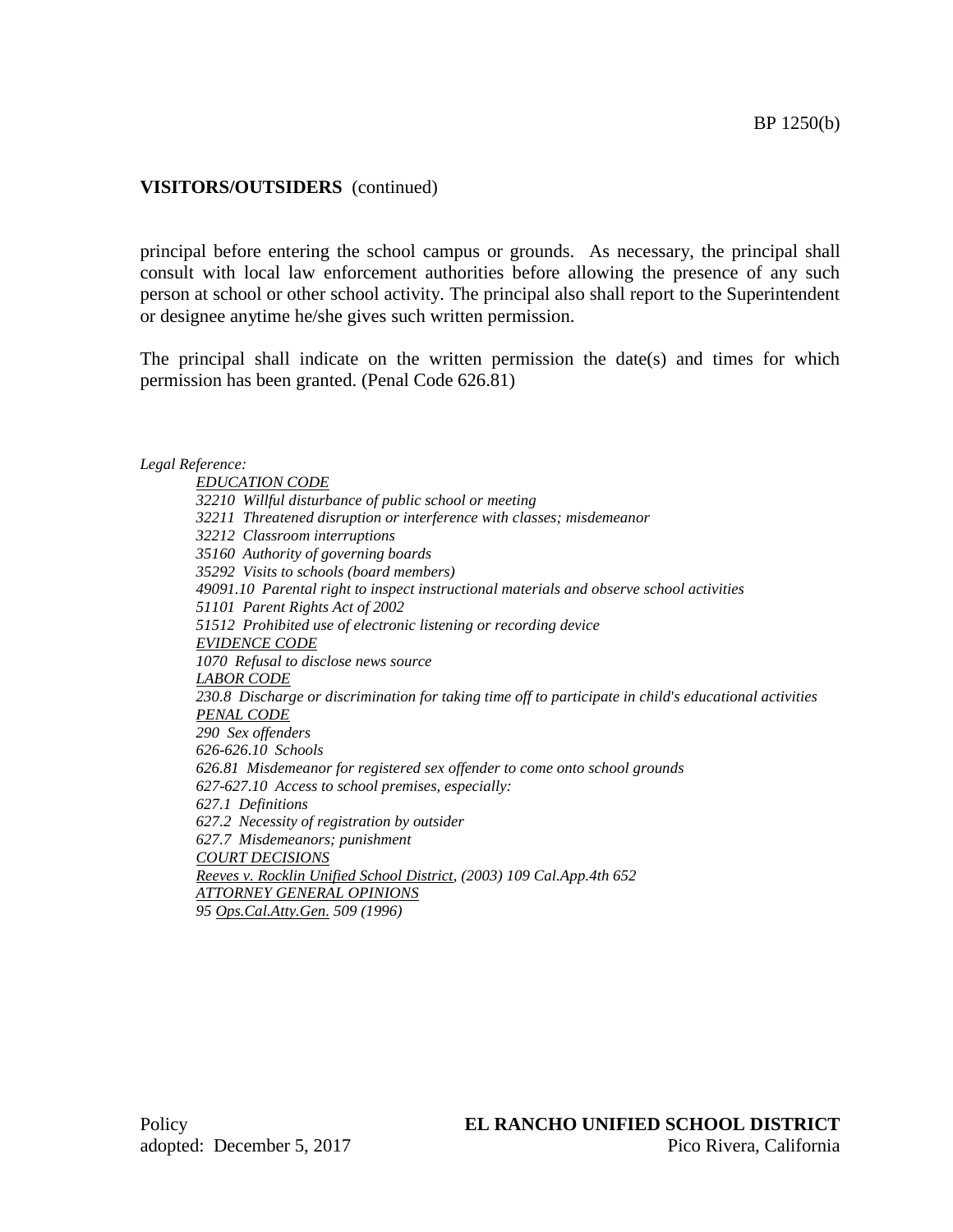# **VISITORS/OUTSIDERS**

The Superintendent or designee shall post at every entrance to each school and school grounds a notice describing registration requirements, school hours or hours during which registration is required, the registration location, the route to take to that location, and the penalties for violation of registration requirements. (Education Code 32211; Penal Code 627.6)

Unless otherwise directed by the principal or designee, a staff member shall accompany visitors/outsiders while they are on school grounds.

# **Outsider Registration**

Outsiders shall register upon entering school premises during school hours. Any person other than the following is considered an outsider: (Evidence Code 1070; Penal Code 627.1, 627.2)

- 1. A student of the school, unless currently under suspension
- 2. A parent/guardian of a student of the school
- 3. A Governing Board member or district employee
- 4. A public employee whose employment requires being on school grounds, or any person who is on school grounds at the school's request
- 5. A representative of a school employee organization who is engaged in activities related to the representation of school employees
- 6. An elected public official
- 7. A publisher, editor, reporter, or other person connected with or employed by a newspaper, magazine, other periodical publication, press association or wire service, radio station, or television station

*(cf. 1112 - Media Relations)*

### **Registration Procedure**

In order to register, an outsider shall, upon request, furnish the principal or designee with the following information: (Penal Code 627.3)

- 1. His/her name, address, and occupation
- 2. His/her age, if less than 21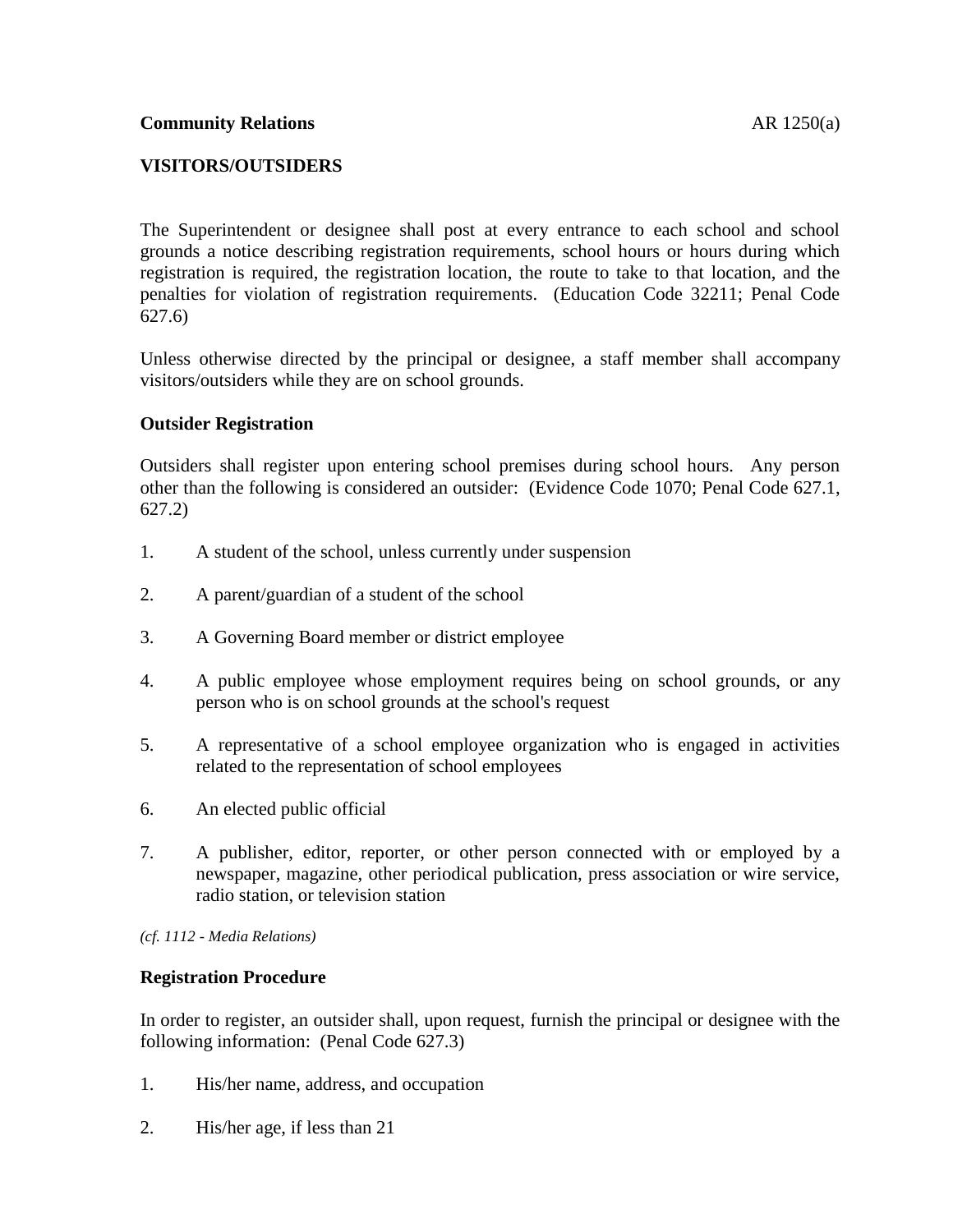#### AR 1250(b)

### **VISITORS/OUTSIDERS** (continued)

- 3. His/her purpose for entering school grounds
- 4. Proof of identity
- 5. Other information consistent with the provisions of law

### **Principal's Registration Authority**

The principal or designee may refuse to register any outsider if he/she reasonably concludes that the individual's presence or acts would disrupt the school, students, or employees; would result in damage to property; or would result in the distribution or use of a controlled substance. The principal or designee or school security officer may revoke any outsider's registration if he/she has a reasonable basis for concluding that the individual's presence on school grounds would interfere or is interfering with the peaceful conduct of school activities or would disrupt or is disrupting the school, students, or staff. (Penal Code 627.4)

*(cf. 3515.2 - Disruptions) (cf. 3515.3 - District Police/Security Department)*

When an outsider fails to register, or when the principal or designee denies or revokes an outsider's registration privileges, the principal or designee may request that the individual promptly leave school grounds. When an outsider is directed to leave, the principal or designee shall inform him/her that if he/she reenters the school within seven days he/she may be guilty of a misdemeanor subject to a fine and/or imprisonment. (Penal Code 627.7)

Parents who wish to visit their child's classroom must present this request to the principal at least 24 hours in advance of their intended visit time. In this way, the principal or designee will have time to notify the teacher or specialist of the parent's intent to visit, and ensure that the time requested is convenient for the staff, and will not be disruptive to the learning environment. Requests may be made verbally or in writing, and should specify the requested visit time.

Parents will be allowed to visit their child's classroom for the purpose of observation only. At no time should a teacher be requested to engage in a conversation regarding a specific child's program during a parent visitation, as this distracts the teacher from his/her primary function of running the classroom. Conferences with teachers can be scheduled at a later time.

Parents shall be allowed to visit their child's classroom unescorted, after making appropriate arrangements. Any other individual interested in visiting or observing a student must: 1) have the parent's permission to visit, and 2) be accompanied by district or Whittier Area Cooperative Special Education Program (WACSEP) personnel. This includes agency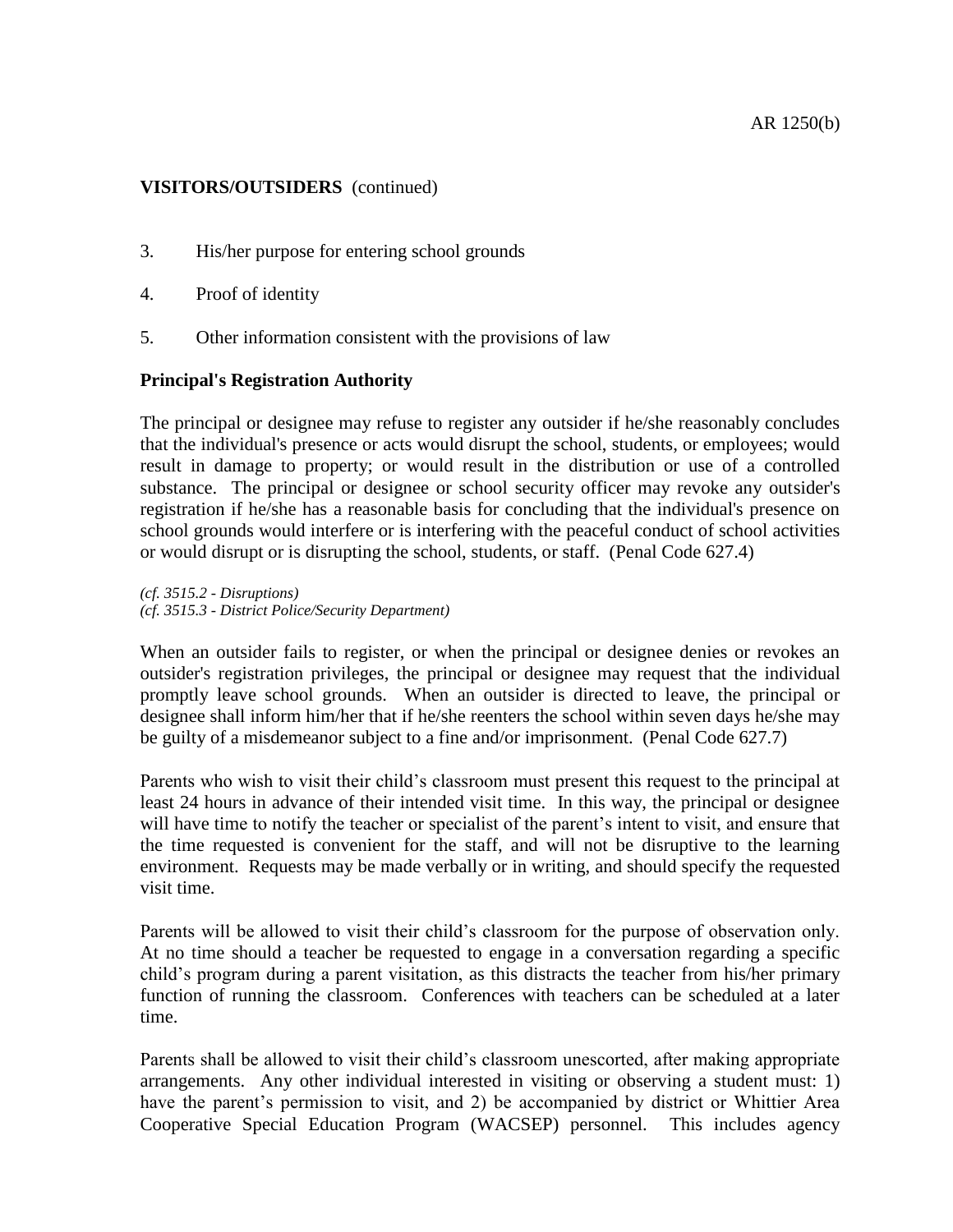### **VISITORS/OUTSIDERS** (continued)

personnel who are working with the child as their client. Such requests should be directed, in writing, to the principal, or in the case of special education students, to the Director of Special & Alternative Education. Such request must be made, and approved, one week in advance of the intended visit.

Individuals will not be allowed to visit classrooms where their child does not attend. Observations of classes and programs for the purpose of future placement considerations in special education will be arranged through district and/or Whittier Area Cooperative Special Education Program (WACSEP) staff, and shall occur only as escorted visits.

Confidentiality of student identity and information must be recognized and observed by all visitors. Violations of confidential student information on the part of a visitor may result in future restrictions or denial of visitation requests.

The principal or designee shall notify the teacher prior to the visitation that a visitor has arrived. The teacher shall immediately direct any visitor who arrives at a classroom without prior notice to the office. Teachers will not allow visitors to the classroom who have not checked-in at the office and who are not wearing appropriate visitor identification badges, or for whom prior visit notification has not been made in accordance with these regulations.

Parents/guardians shall be able to visit anytime throughout the school year, except during testing, and during the first and last weeks of school.

Visits shall be limited to no more than 30 minutes for preschool; 30-45 minutes for elementary and 45 minutes for secondary. These time frames represent teaching segments. Visitors shall sit in the back of the room, or wherever the teacher directs them to sit.

Frequency of visits shall be limited to no more than two visits per month. Requests for visits in excess of this limitation shall be made to the superintendent or designee, and state the necessity for increased visits. The superintendent or designee reserves the right to deny these requests.

A teacher may request of the principal an alternate date when a request for a visit is received. Every attempt should be made on the part of the teacher to schedule that alternate date within two teaching days. If a teacher is unable to accommodate a parent's request for a visit, she/he should make very attempt to inform the parents of this on the day prior to the intended visit, and schedule the alternate time then.

Either the parent/guardian or the teacher may request a conference after the visit to discuss the educational program. Both parties are encouraged to participate at a mutually convenient time.